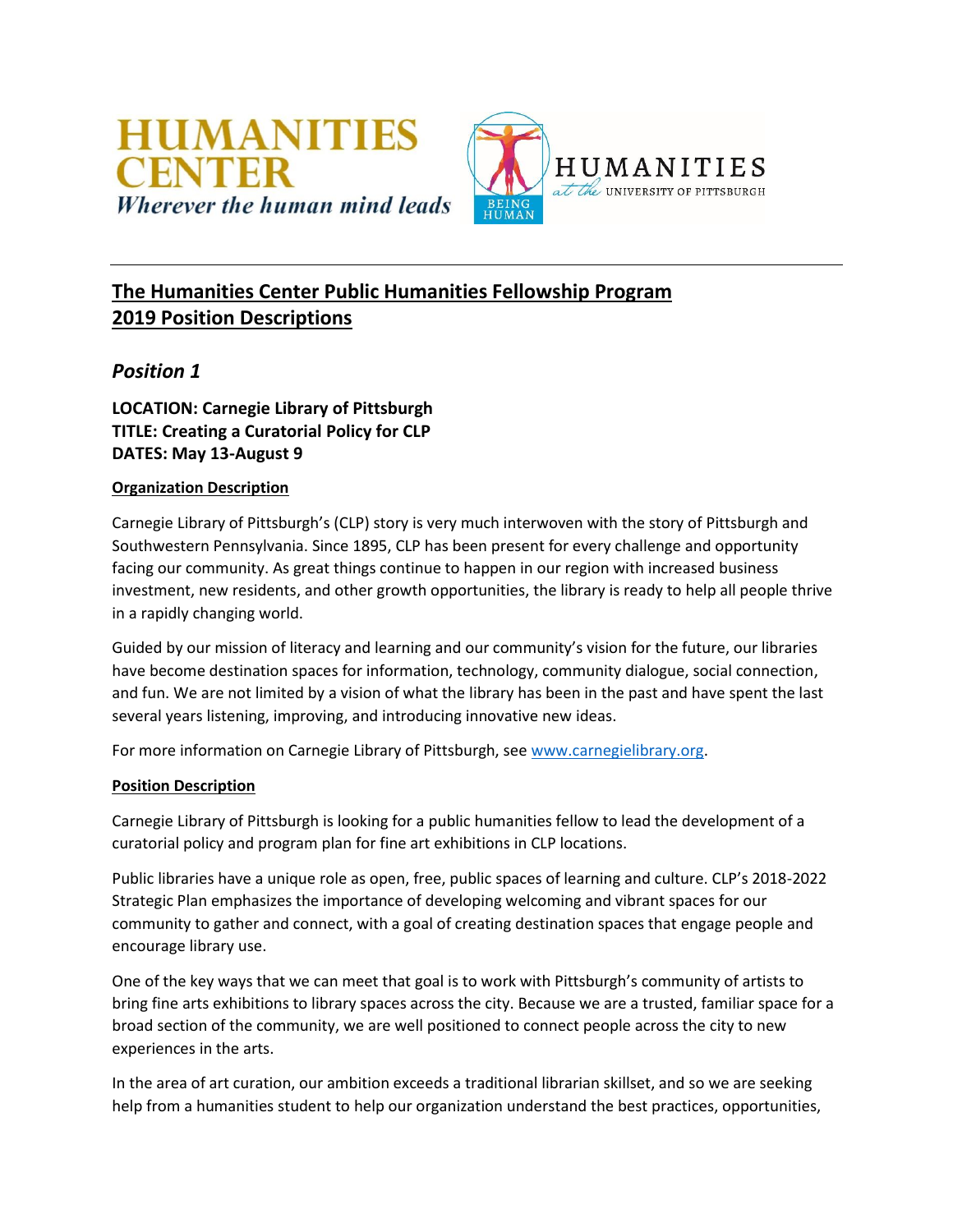and limitations in fine art exhibition in our public library spaces. While our open and unsecured spaces will never be able to function as museum or gallery-quality exhibition spaces, we believe that we can make a unique contribution to the art exhibition environment in Pittsburgh.

## **Responsibilities:**

Under the supervision of the Adult Programming Coordinator, the Public Humanities Fellow will:

- Conduct an environmental scan of traditional and nontraditional fine arts exhibition spaces in the region and analyze the results to determine areas of opportunity.
- Research and document a set of best practices for exhibiting fine art in a public library, including:
	- o A "Collection Development Policy" outlining library criteria for inclusion of artwork in our spaces, including methods for discerning quality and content, priorities, and connections to library mission.
	- o Methods to ensure that art exhibitions are inclusive and representative of our community and are as accessible as possible.
	- o Practical considerations and scope guidelines for exhibition of art works, including security, safety, environmental conditions, lighting, and otherwise suitable space for exhibition.
	- o Methods for encouraging engagement and getting feedback from community members.
- Get input on library art curation from community stakeholders and compile a list of potential partner organizations and individuals.
- Consult with and train library staff who will implement guidelines.

- Experience in arts and cultural education an understanding of basic fine arts curatorial practices a plus
- Experience conducting research with academic, trade, and primary resources
- Ability to work independently and as a team member with CLP staff
- **•** Strong written and oral communication skills
- Organization and time management skills
- Strong communication skills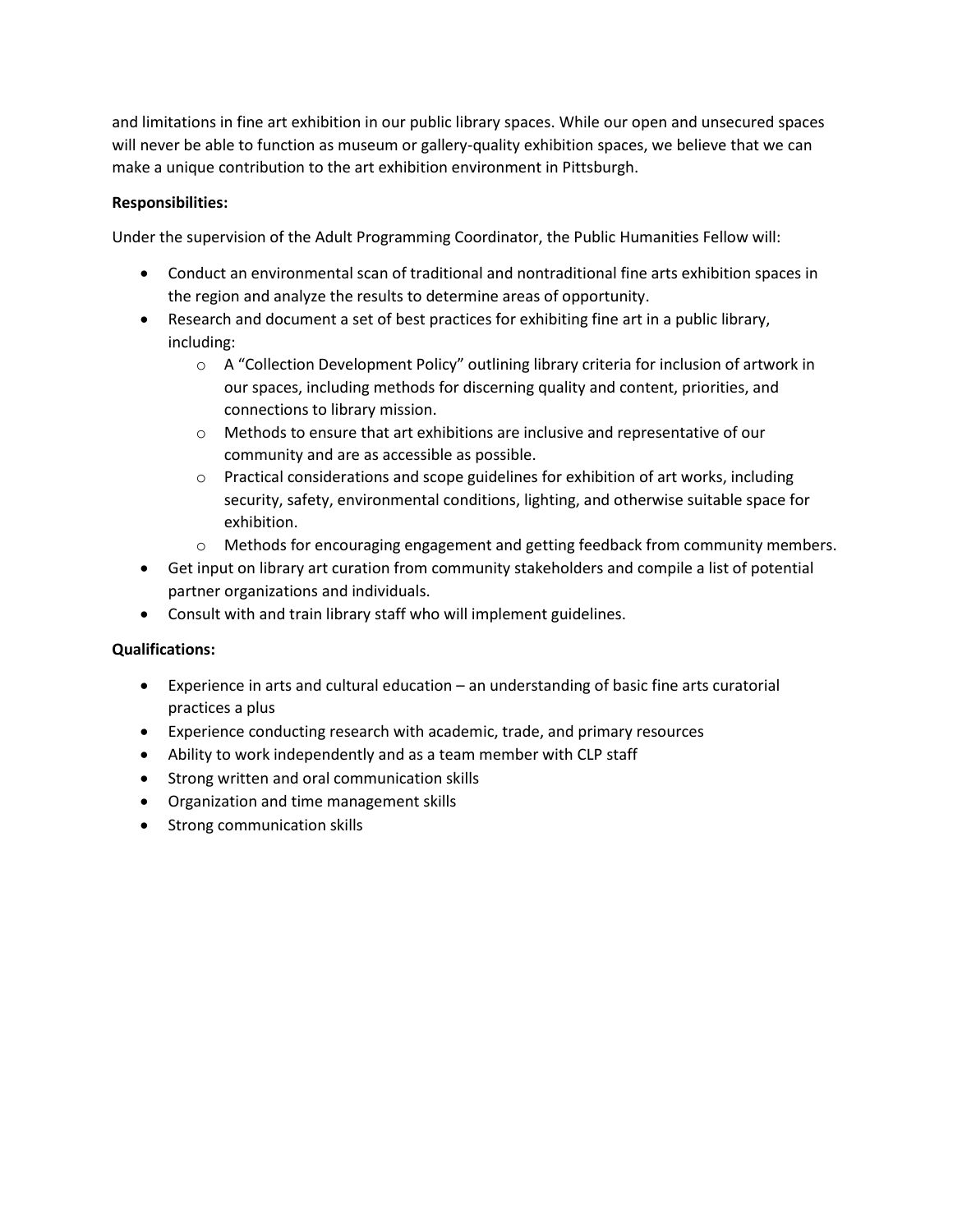## **LOCATION: Carnegie Library of Pittsburgh TITLE: Researching CLP's Special Collections DATES: May 13-August 9**

## **Organization Description**

Carnegie Library of Pittsburgh's (CLP) story is very much interwoven with the story of Pittsburgh and Southwestern Pennsylvania. Since 1895, CLP has been present for every challenge and opportunity facing our community. As great things continue to happen in our region with increased business investment, new residents, and other growth opportunities, the library is ready to help all people thrive in a rapidly changing world.

Guided by our mission of literacy and learning and our community's vision for the future, our libraries have become destination spaces for information, technology, community dialogue, social connection, and fun. We are not limited by a vision of what the library has been in the past and have spent the last several years listening, improving, and introducing innovative new ideas.

For more information on Carnegie Library of Pittsburgh, see [www.carnegielibrary.org.](http://www.carnegielibrary.org/)

## **Position Description**

Carnegie Library of Pittsburgh is looking for a humanities graduate student who will help expand and enhance research on special collections within the library that have been identified as coming from specific donors. These donors are often tied directly to Andrew Carnegie and the library received these personal libraries or individual books between the late 1800s and early 1900s. We hope that this research will produce a more complete picture of our collection provenance, donor intent, donor biographical information and relationship with the City of Pittsburgh, Local/Regional History and/or Carnegie Library of Pittsburgh.

Materials for use in the project include an archive, minutes, donor records, and additional materials held within peer institutions. Goals for the project include documenting the findings and resources into a final report that completes this work or positions it for future research.

### **Responsibilities:**

The Public Humanities Fellow will:

- Complete an assessment of archival and resource materials related to these collections.
- Conduct research into the provenance of selected materials, seeking to understand more about the lives of the donors, the possible origin of the materials, and the context of the donors and materials as it relates to the history of the Pittsburgh region.
- Work with CLP staff to create a plan for future use of the materials.
- Work with CLP staff to craft a final report that can be used both internally and externally for community education.
- Work with CLP staff to make recommendations about potential future research, programming, and other uses of the results of this project.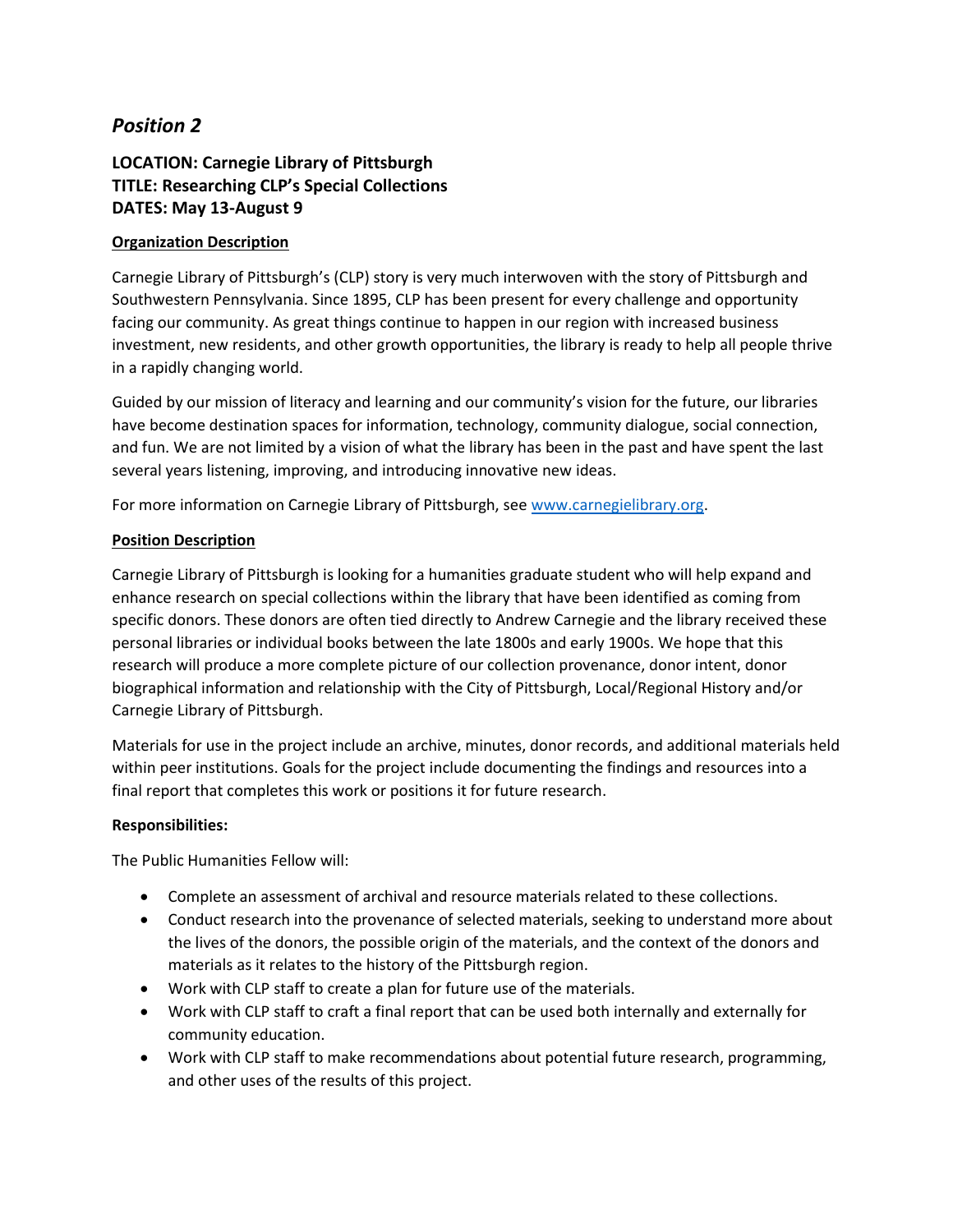- Experience with primary research experience conducting biographical and/or archival research a plus
- Ability to work independently and as a team member with CLP staff
- Strong written and oral communication skills
- Organization and time management skills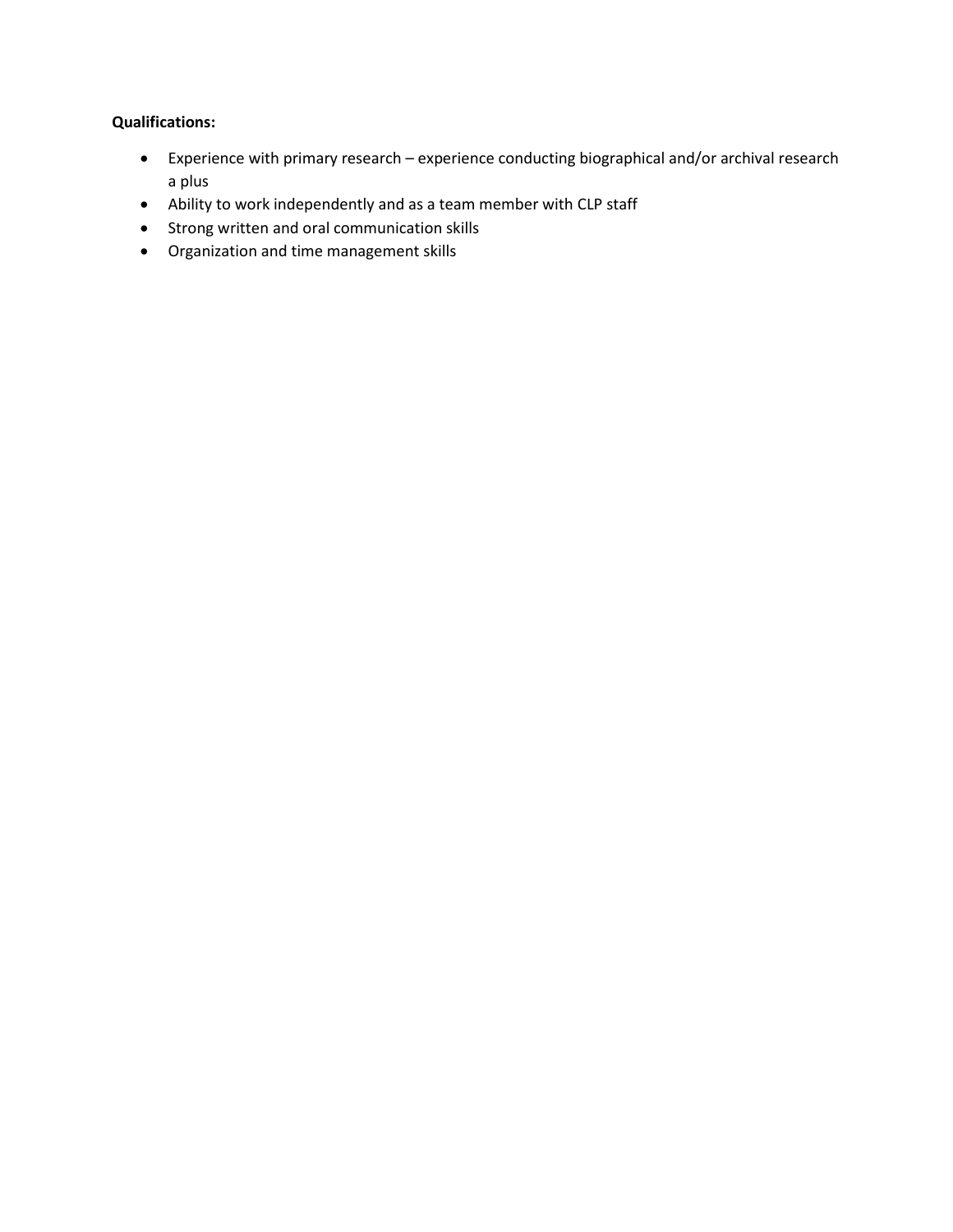## **LOCATION: Carnegie Museum of Natural History TITLE: Benchmarking the Anthropocene DATES: May 13-August 9**

#### **Organization Description**

#### **Mission:**

The mission of the Carnegie Museum of Natural History (CMNH) is to "use our collections and scientific expertise to create knowledge that inspires an understanding of natural heritage, communicate the unity and interdependence of humanity and nature, and advocate for the protection of the earth and its inhabitants, while encouraging participation in the natural sciences."

### **History:**

Founded by Andrew Carnegie over 120 years ago, Carnegie Museums of Pittsburgh (Carnegie Institute) is the region's largest and most far-reaching provider of informal educational and cultural experiences. Today, Carnegie Museums of Pittsburgh serves as a catalyst for growth and knowledge; offers a home to thinking and inquisitive children and adults; acts as a collector, guardian, and interactive presenter of cultural and scientific treasures and ideas; and supports the region by attracting visitors and promoting economic development. Comprising four distinct museums (CMNH, Carnegie Museum of Art, Carnegie Science Center, and Andy Warhol Museum), Carnegie Museums of Pittsburgh touches the lives of more than 1.34 million people annually. More than maintaining priceless collections and presenting interesting exhibitions, the museums' work is about connecting with diverse audiences by appealing to each and every person's desire to explore, to question, to learn, and to be inspired—at any age.

Recognizing the inherent connection between history, the natural world, and art, CMNH also explores the relationships between these once-disparate fields and strives to reconnect and reunite them through innovative and collaborative projects. A major track for this reconnection is under the theme of the Anthropocene. The Anthropocene is a new major theme for scholarship and visitor engagement at the Carnegie Museum of Natural History. Complementing the museum's existing focus on the evolution and diversity of life on Earth, the Anthropocene provides an additional lens to examine the future of life and the interdependency and interconnectivity of humans and nature. Weaving together humanities, art, and science in research and interpretation of biology, mineral, anthropology and art collections, this cross-cutting initiative seeks to lead the evolution of natural history museum practice for the 21<sup>st</sup> century. To learn more about CMNH, visit our website at [https://carnegiemnh.org/.](https://carnegiemnh.org/)

### **Position Description**

The Anthropocene is a transdisciplinary topic of interest across the academy and society at large. While the Anthropocene concept is similar to other sustainability and conservation discourse, it has become more broadly humanistic in its formulation and engagement. Cultural institutions ranging from art museums to history centers to technology and natural science have begun to use the Anthropocene in exhibition and research, demonstrating its appeal as a concept for engagement and collaboration. Yet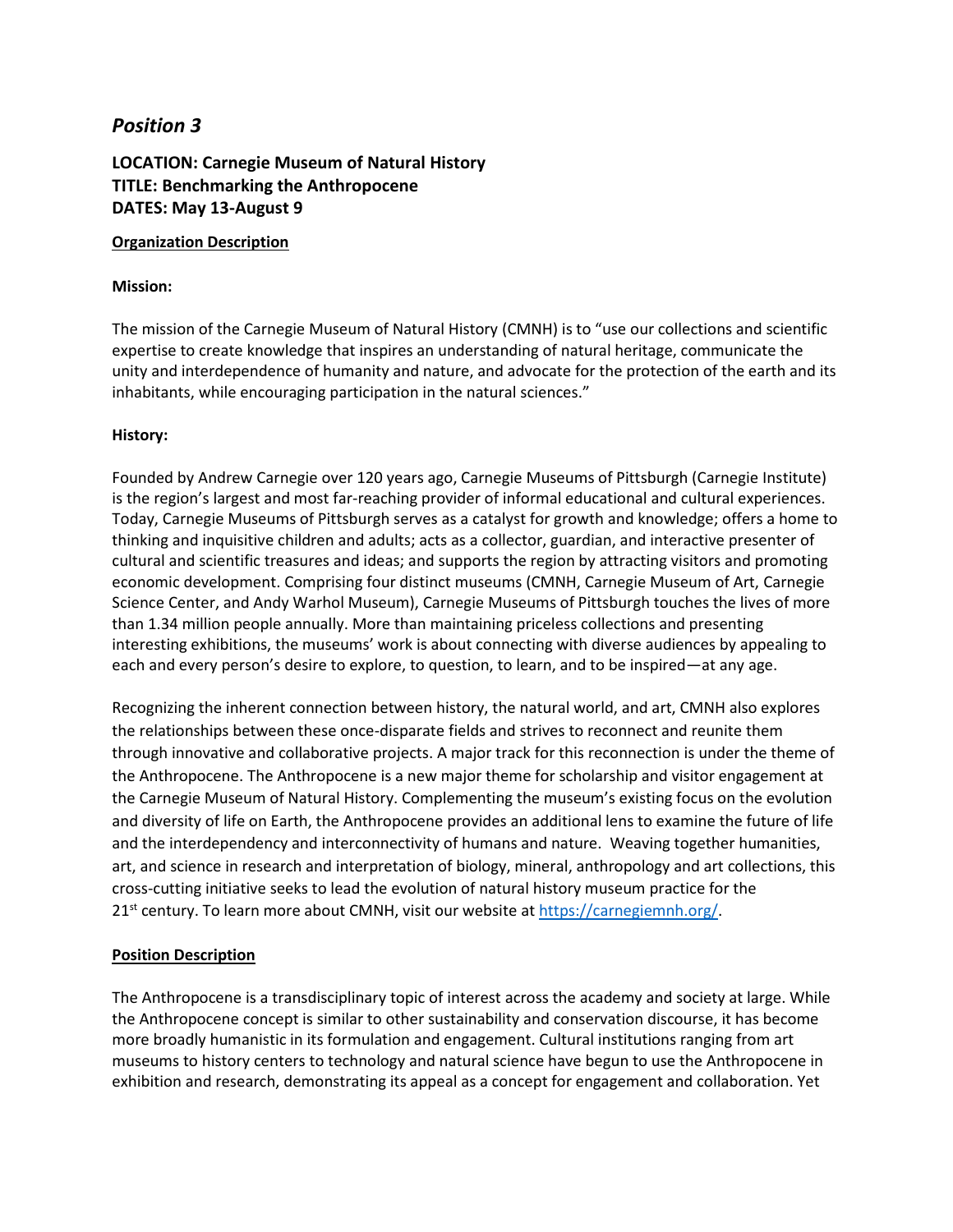the extent to which this engagement is transcending disciplines and dominant environmental narratives is not clear.

CMNH is looking for a humanities graduate student to research what other museums have been doing to address the Anthropocene and evaluate those efforts to develop an institutional and intellectual context for CMNH's work on this topic. Specifically, we are interested in the extent to which existing efforts successfully bridge the humanities, arts and sciences. Do they forward new environmental-social narratives? Is the approach bridging natural and anthropological collections and social humanistic critique with technical scientific inquiry? What types of institutions are engaged? What specific work are they doing? Where are the gaps? What are the best examples of transdisciplinary work?

## **Responsibilities:**

- Survey other cultural institutions and exhibits on the Anthropocene and similar topics.
- Critically evaluate the transdisciplinarity of these efforts. In the case of science museums, special attention should be paid to how effectively the museums incorporate a humanistic perspective and critique.
- Use the survey and evaluation results to make direct recommendations to CMNH about what it can do in order to move the field further in accomplishing the integration of humanities, arts and sciences in its approach to the Anthropocene.

- Excellent research, organization and writing skills
- Familiarity with environmental sustainability challenges and humanistic critiques
- Ability to work independently and collaborate with CMNH staff
- Ability to set priorities and deadlines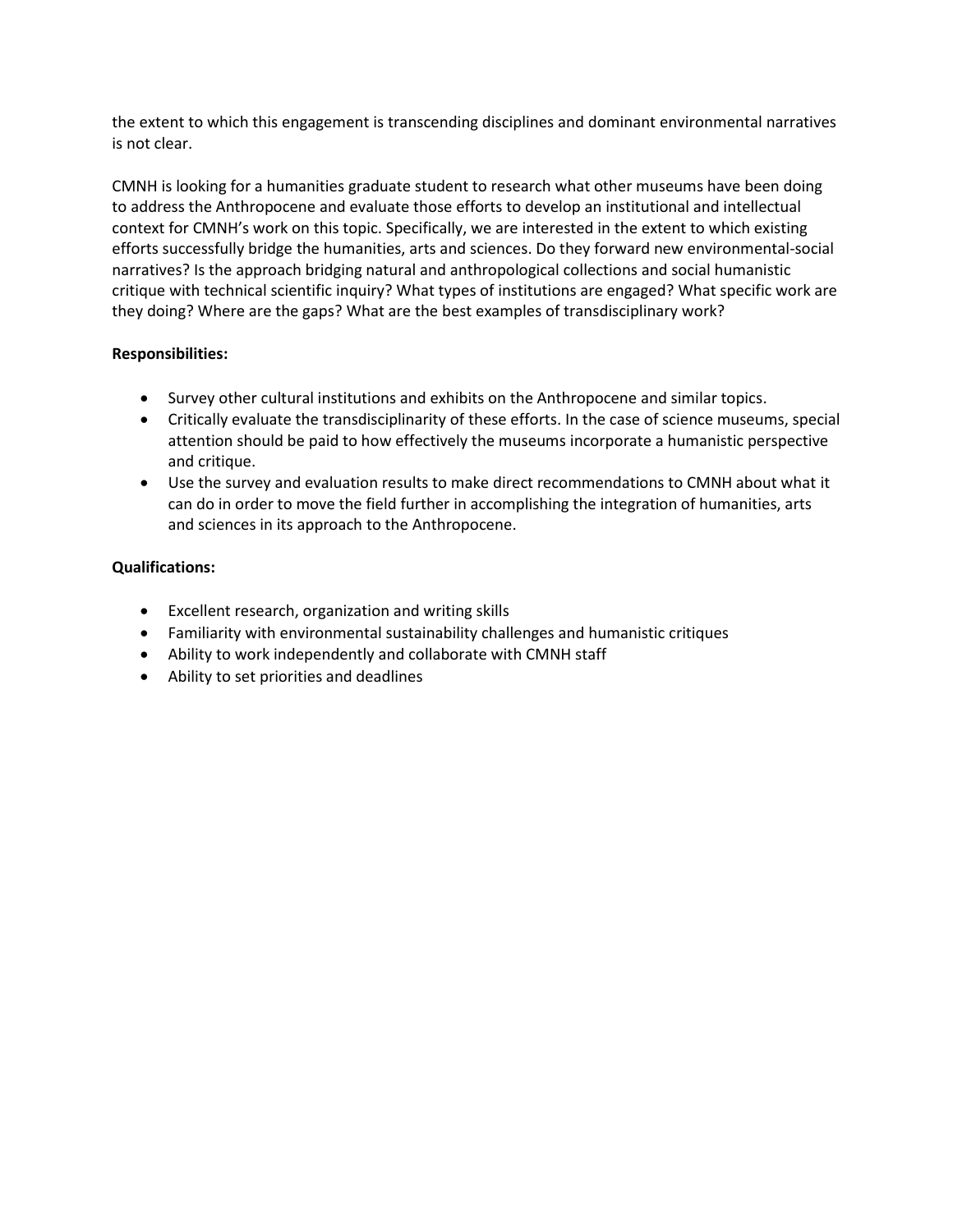## **LOCATION: Carnegie Museum of Natural History TITLE: Highlighting the Anthropocene in CMNH Collections DATES: May 13-August 9**

#### **Organization Description**

#### **Mission:**

The mission of the Carnegie Museum of Natural History (CMNH) is to "use our collections and scientific expertise to create knowledge that inspires an understanding of natural heritage, communicate the unity and interdependence of humanity and nature, and advocate for the protection of the earth and its inhabitants, while encouraging participation in the natural sciences."

### **History:**

Founded by Andrew Carnegie over 120 years ago, Carnegie Museums of Pittsburgh (Carnegie Institute) is the region's largest and most far-reaching provider of informal educational and cultural experiences. Today, Carnegie Museums of Pittsburgh serves as a catalyst for growth and knowledge; offers a home to thinking and inquisitive children and adults; acts as a collector, guardian, and interactive presenter of cultural and scientific treasures and ideas; and supports the region by attracting visitors and promoting economic development. Comprising four distinct museums (CMNH, Carnegie Museum of Art, Carnegie Science Center, and Andy Warhol Museum), Carnegie Museums of Pittsburgh touches the lives of more than 1.34 million people annually. More than maintaining priceless collections and presenting interesting exhibitions, the museums' work is about connecting with diverse audiences by appealing to each and every person's desire to explore, to question, to learn, and to be inspired—at any age.

Recognizing the inherent connection between history, the natural world, and art, CMNH also explores the relationships between these once-disparate fields and strives to reconnect and reunite them through innovative and collaborative projects. A major track for this reconnection is under the theme of the Anthropocene. The Anthropocene is a new major theme for scholarship and visitor engagement at the Carnegie Museum of Natural History. Complementing the museum's existing focus on the evolution and diversity of life on Earth, the Anthropocene provides an additional lens to examine the future of life and the interdependency and interconnectivity of humans and nature. Weaving together humanities, art, and science in research and interpretation of biology, mineral, anthropology and art collections, this cross-cutting initiative seeks to lead the evolution of natural history museum practice for the 21<sup>st</sup> century. To learn more about CMNH, visit our website at [https://carnegiemnh.org/.](https://carnegiemnh.org/)

### **Position Description**

CMNH is in the process of long-term planning for future renovations and new galleries to weave the Anthropocene concept into the museum and update public offerings. In the short term however, there is a desire to tell Anthropocene stories using the existing galleries and object displays. The museum is set up as a study in deep time. Most of the elements to tell the Anthropocene story are already here. But the links are not made clearly in current exhibits and interpretations. We are interested in working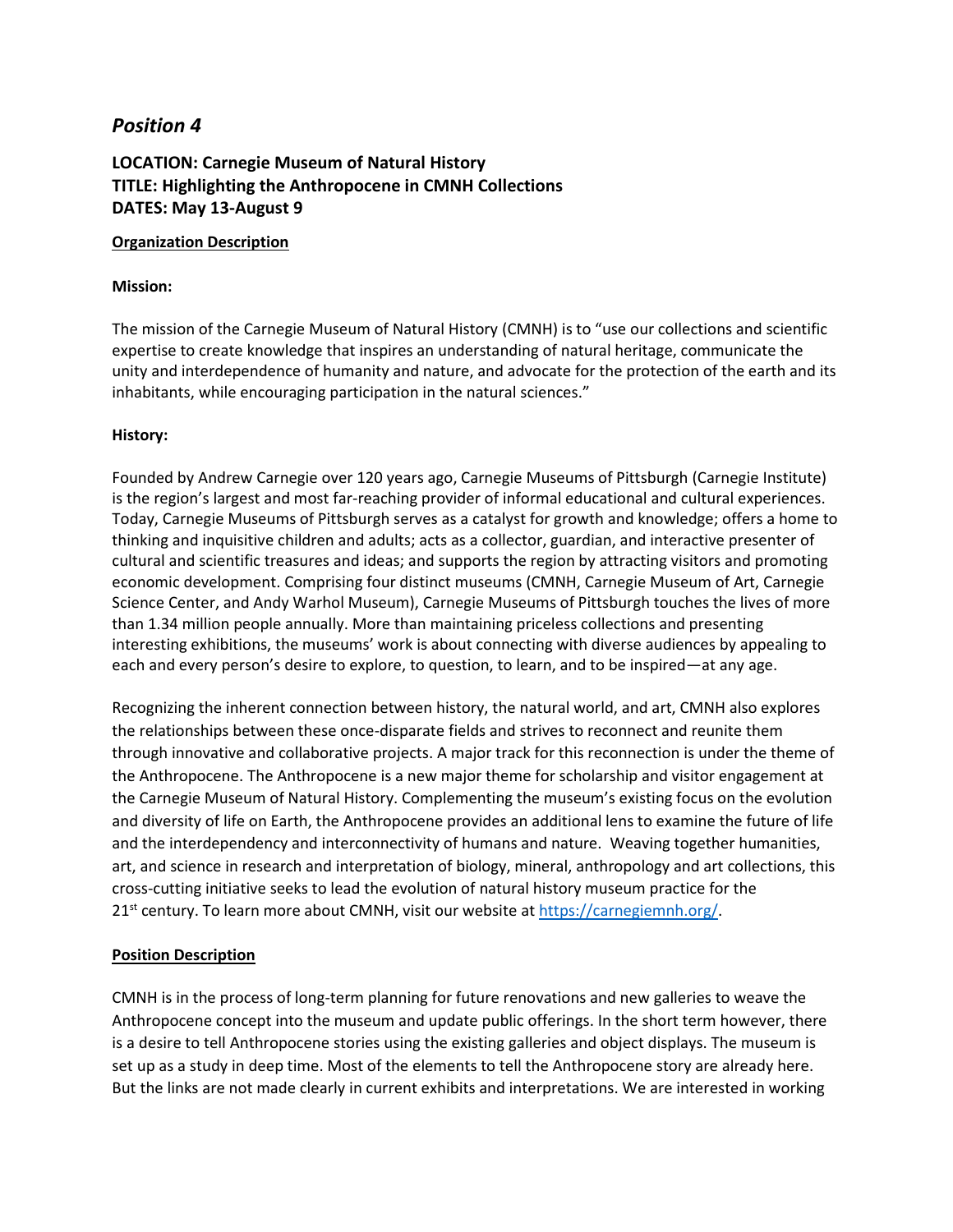with a humanities fellow to pilot an audio tour that would tell a compelling Anthropocene narrative for visitors, such as about climate change or extinction, possibly related to anthropological collections and the cultural causes of global environmental change. The scope and focus would be under the creative direction of the fellow.

## **Reponsibilities:**

- Research and produce an engaging, accurate Anthropocene audio tour for CMNH to provide as an option for visitors to use while visiting the museum.
- Work with museum curators to generate ideas and fact check information.
- Work with museum marketing and education departments to inform our approach to the tour.

- Experience producing quality audio recordings for public communication and storytelling (e.g. podcasts, journalism)
- Independent research skills, and ability to collaborate with museum staff
- Willingness to spend time in the museum and get to know galleries and visitors
- Familiarity with the Anthropocene and environmental sustainability issues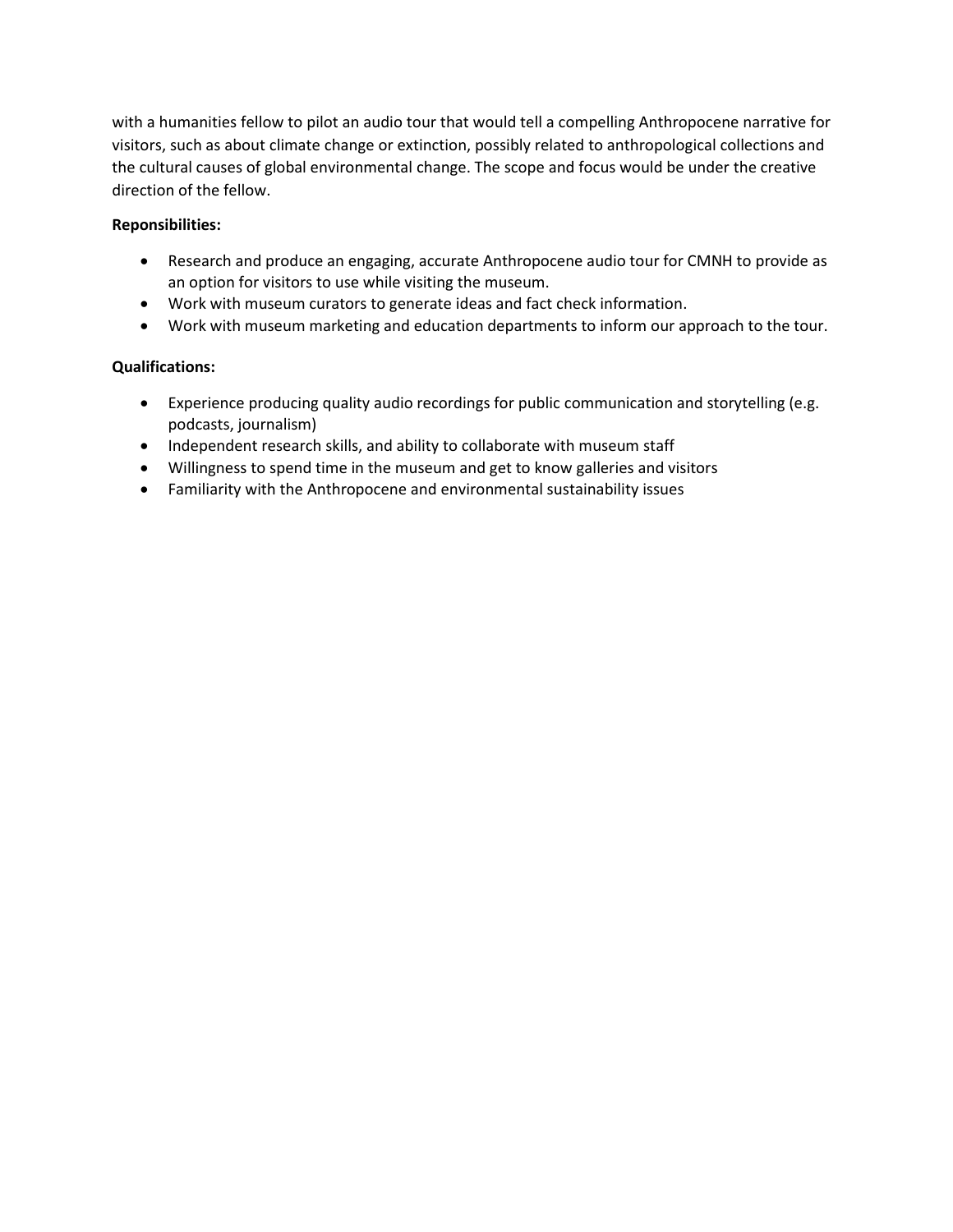## **LOCATION: Senator John Heinz History Center<sup>1</sup> TITLE: Highlighting Medical Innovation in Pittsburgh DATES: May 13-August 9**

### **Organization Description**

## **Mission:**

The History Center is an educational institution that engages, informs and inspires large and diverse audiences through museum, virtual and outreach programs that enable links to the past, understanding in the present, and guidance for the future by preserving regional history and presenting the American experience with a Western Pennsylvania connection. This work is accomplished in partnership with others through archaeology, artifact collections, broadcast media and the internet, conservation, educational programs, exhibitions, events, library & archives, museums, performance, publications, products, research, and technical assistance.

## **History:**

Founded in 1879, the History Center serves the people of Western Pennsylvania as the oldest cultural institution in Pittsburgh, serving as a leader in best practices for museums and providing assistance to organizations through our affiliates program. The History Center is accredited through the American Alliance of Museums, a distinction awarded to less than 10% of museums nationwide. The History Center is the keeper of our region's memory, preserving the inspirational stories from Western Pennsylvania's past for future generations. To learn more about the History Center visit our website at [www.heinzhistorycenter.org.](http://www.heinzhistorycenter.org/)

## **Position Description**

 $\overline{\phantom{a}}$ 

The theme of innovation is prominent in History Center exhibits and is the central focus of our core exhibition "Pittsburgh: A Tradition of Innovation." From airbrakes to zombies – and everything in between – new ideas from this region have changed the world. This is a place of innovation, a place where innovators found a culture focused on hard work and supportive of new ideas, with individuals and institutions willing to provide the capital needed to transform those ideas to reality. This environment fueled the process of innovation. From that process, in this place, innovators have generated ideas that have changed the course of history.

"Pittsburgh: A Tradition of Innovation" has a number of recurrent threads that run through the exhibition and are central to the telling of the story of innovation. One of those central themes is the history of innovation in medicine. While many people in the region may be aware that Dr. Jonas Salk and his team developed a vaccine for polio here or that Dr. Thomas Starzl made liver transplantation a

<sup>&</sup>lt;sup>1</sup> The Historical Society of Western Pennsylvania, founded in 1879, today does business as the Senator John Heinz History Center, which includes the Detre Library & Archives, Fort Pitt Museum, Meadowcroft Rockshelter and Historic Village, and the Western Pennsylvania Sports Museum.